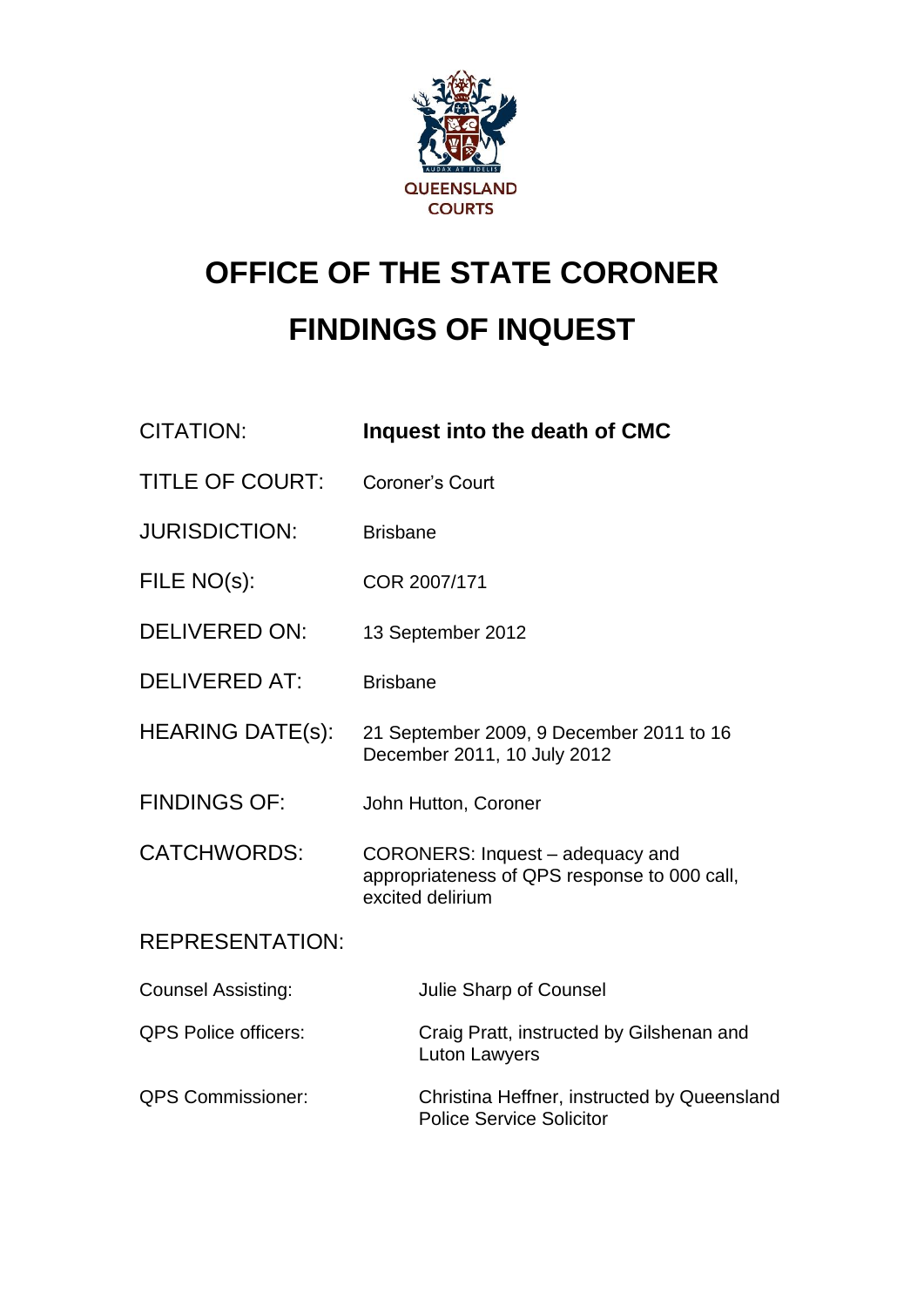## **Findings pursuant to section 45(2) of the Coroners Act 2003**

These are my findings in relation to the inquest into the death of CMC:-

I find as follows:

- (a) The deceased person is CMC;
- (b) CMC died during a physical altercation with her son;
- (c) CMC died on Monday the 3 September 2007;
- (d) CMC died in the state of Queensland;
- (e) The cause of CMC's death was excited delirium.

#### **BACKGROUND, EVIDENCE AND DISCUSSION**

CMC was born in New South Wales, she was 36 years old at the time of her death on 3 September 2007. CMC lived with her mother, N, sister and youngest son.

CMC's eldest son, S, who was 16 years old, was staying with his mother on 3 September 2007.

S did not participate in an interview with police during the course of the investigation. He gave his first account of events at the inquest when he was directed to give evidence pursuant to section 39(2) of the *Coroners Act 2003 Queensland* (the Act).

Apart from the statutory requirement of s. 45(2) of the Act, as mentioned in my findings above, the focus of the inquest was not only the cause of CMC's death, but also the adequacy of the Queensland Police Service (QPS) response to a triple-0 call made by S at 8:21pm on the night of her death.

#### **EVENTS LEADING TO CMC's DEATH**

S told the court that on the afternoon of his mother's death he finished work and was collected by N who took him back to her house where he was to stay the night. At the time, S was living with his father.

When they arrived, S recalls that his mother was 'in one of her moods'. N had warned him of this on the trip home.

S said his mother was rambling and yelling at N. He asked N if she would take him for a driving lesson in order to get away from the house.

When S and N returned from the driving lesson, S observed that his mother was intoxicated. He noticed a number of empty alcohol bottles in the bin.

Both S and N said CMC had a longstanding problem with alcohol and cannabis.

The situation escalated after an incident which occurred when CMC was bathing her younger son. She had apparently left him unsupervised in the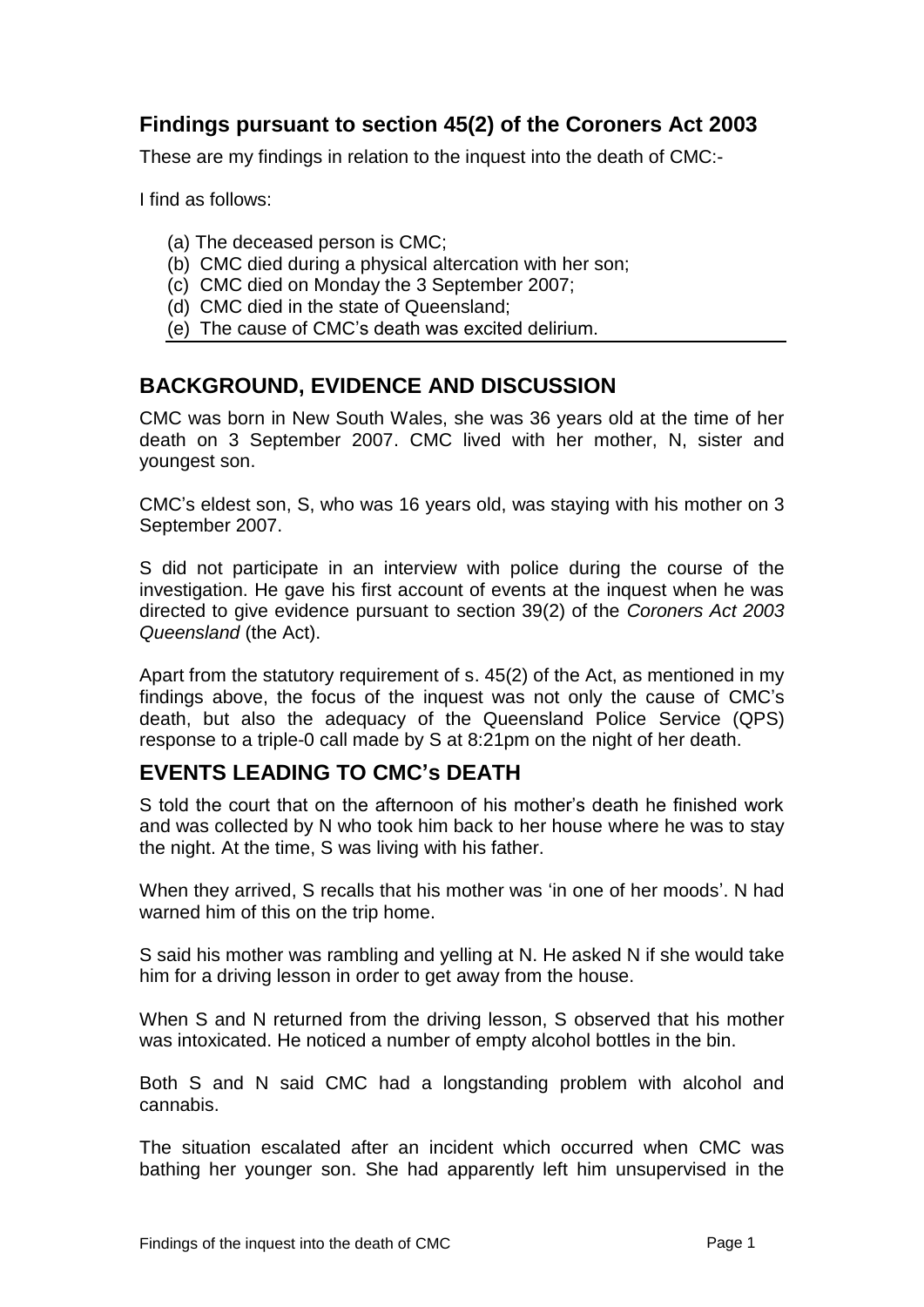shower and the bathroom flooded. N chastised her about this and told her to clean it up.

CMC's reaction was extreme, although not unusual for her. N said that her daughter had 'gone off' and 'just went looney', saying things like 'you don't understand me/the Interferon' and 'Why was I born'. She wasn't really making sense according to N. Her voice was raised and she was yelling. N ignored her and CMC then turned her attention to S, who was in the lounge, and she began yelling at him and pushing him.

S describes his mother delivering a 'stronger than normal push'.He said that he was standing 'pretty strong' but when his mother pushed him, he went back a couple of steps. CMC then took a swing at him. S pushed CMC back and tripped.

During this interaction, S remembers his mother expressing paranoid thoughts. In evidence, S said that he 'seriously thought that she was crazy that night, like something was different about her that night, and physically she was stronger than she was normally, and I was surprised because, like, me being the size that I was, I wasn't much smaller than I am now.' (T 1-31).

According to N, CMC then went into the kitchen saying that she was going to ring the police. N recalls touching the phone and saying 'look, just settle down' (T 1-12). CMC's response was to throw the phone to the floor, breaking it.

CMC then went to the front door and started punching the security grill with force. She seemed oblivious to the obvious pain that must have caused. There were at least three punches, after which CMC went out the front door and slammed it behind her.

CMC continued screaming at N and S to let her back in and at some stage was let back into the house. Prior to this, N had hidden kitchen knives behind crockery in the cupboard, concerned that CMC might repeat previous behaviour which involved her threatening N with a knife and assaulting her.

Back in the lounge room, CMC continued screaming at S and N, after which she went into the kitchen where she apparently found a long bladed brown handled knife which N had overlooked, with which she stabbed the wall leading into the kitchen several times before throwing the knife onto the floor. The force she used was sufficient to create holes in the plaster wall.

N retrieved the knife and hid it in a bucket in the laundry. S's evidence was 'she was getting it through the wall so she was pretty forcible about it. She wanted to get it through. She was making sure of it' (T 1-34).

At that point, S went outside and called the police. Just prior to that, S heard his mother ask for the number to contact police. Both he and N thought this bizarre since CMC had telephoned police via the triple-0 service several times in the past.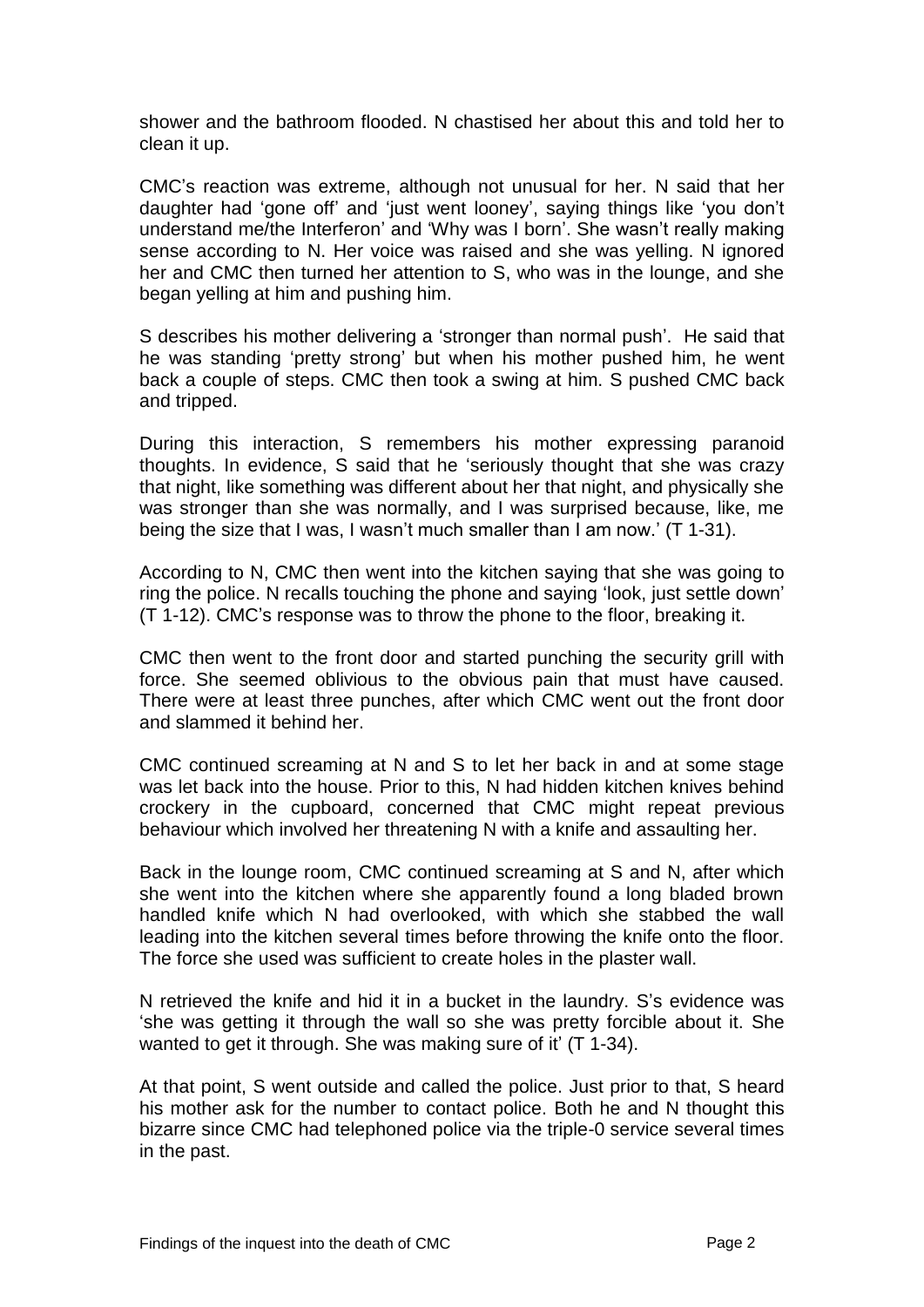The recorded triple-0 call was taken by Mr M and is addressed in greater detail below.

S told Mr M that his mother was:

'having a spaz attack' and that 'she snapped and she just fucking, she pushed me twice so I pushed her back and then did some bad stuff and then I, when they get here I'll tell ya. I think she's called them already but she said she has or she hasn't I don't know'.

S told Mr M 'I just need someone here quick.'

During the course of the conversation, S can be heard to say 'shut the fuck up, sorry not you. Um that was just um she's no, she's like a mental case, she's a nutbag and she's just snapped and I've just yeah'.

In evidence, S said that at that stage he was out on the driveway and his mother was yelling out to him from the front door.

S told the court that he phoned the police:

'because I feared for everyone's safety in the house. =... I was worried for Nan. I was worried for my brother more than anything. Like I'd dealt with it my whole life, mainly up until then, you know. Like I thought I was right, I was trying to protect them' (T 1-36).

S said that his concern arose out of:

'the stabs in the wall and after I'd thrown the monitor [a reference to him having just thrown his mother's computer monitor onto the front lawn] I didn't really want to go to bed without them coppers either taking her somewhere, either to the hospital was my main thought, or to ... the watchhouse because she needed to be somewhere to either sober up or to calm down, or to get some help' (T 1-36).

CMC continued to yell for 'a little bit longer'.After that, S said that his mother went to the shop, and about half an hour later, she returned.

At around this time, CMC went out through the back door and, it seems, dropped the key and locked herself out. She was then demanding her mother to find the key, and threatened to break the glass panel on the door if the key was not found. A short time later, her younger son found the key and let her in and the situation was defused.

N doesn't recall any further trouble between CMC and S between that incident and her going to bed. Before she went to bed, N asked S to wake her when the police arrived.

S recalled sitting on the couch in the lounge room after N and his brother retired to bed. He said that his mother was belittling him for some time.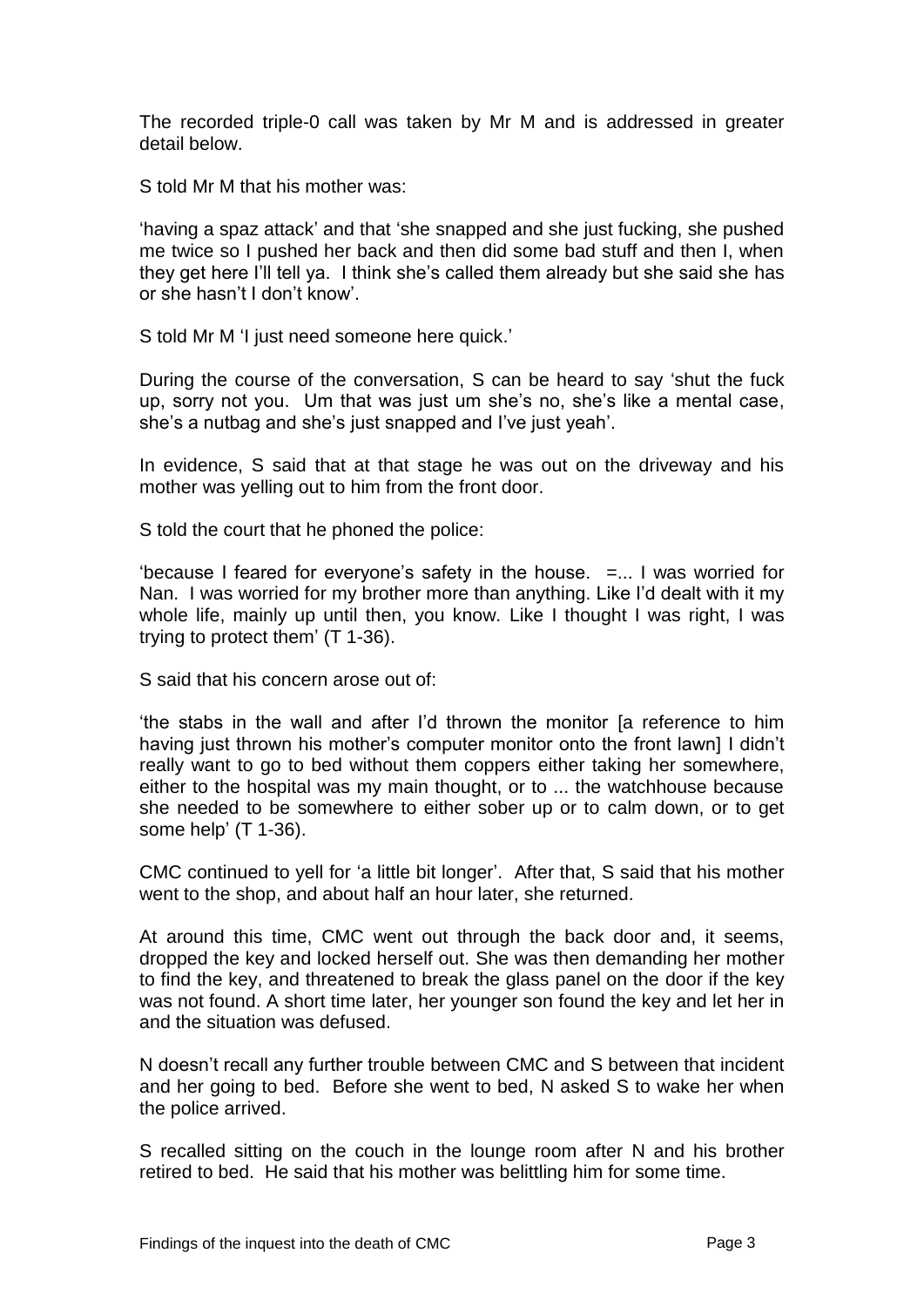S said that things settled after and described the dynamic at that time as follows:

'It came in phases after that. There was quiet moments and then she would come in and coming into the kitchen and get a drink, or something, and call me a piece of shit or like, you're the worst son in the world and all that sort of stuff, and then go back outside'. (T 1-37).

S said he was sitting 'like in a semi laving position' on the couch in the lounge room when his mother came from the kitchen to the lounge. He described the situation as follows:

'She came up to me on my left hand side and she swung at me with her right hand and as she swung at me with her right hand, I've grabbed the knife with my left hand and pulled it out and struck, sorry, and then I struck her in the neck with the knife and then – sorry, it just hard' (T 1-40).

In describing the shock of what had happened, S explained that he thought that everything had calmed down because it had been 'a fair while since she'd gone out and come in' and CMC's outbursts had become less frequent, at one stage she had even sat down on the couch and watched some television.

When CMC approached S on the couch just prior to the struggle, she said to him something like 'they're going to get you' or 'it's not going to hurt'.S remembers that the words his mother used were 'really strange'. He described his mother as speaking to him in a softer voice than she would normally use.

She appeared 'really plain and she was really calm. She said like something really strange and – and I kind of like – kind of just thought about what she said for a second, like lost what was happening in front of me and the next minute I'm getting this arm swung at me and I didn't even realise it was a knife until I grabbed it and – and cut my hand' (T 1-41, lines 30-40).

S remembers striking twice 'really quickly' towards her neck. 'And then she's pulled me to the ground, started striking me and that's when I started stabbing her in the stomach'.

S said his mother was hitting him in the face. She tried to grab him and was hurting him.

Regarding his mother's strength, S said:

'She got me to the ground so she was very – she got me to the ground fairly easily and I was angry and strong and in shock of what happened. Obviously, I had a lot of adrenalin running so I would have been very strong too and she's pulled me to the ground so she was very, very strong at that time, I would say, yeah' (T 1-40).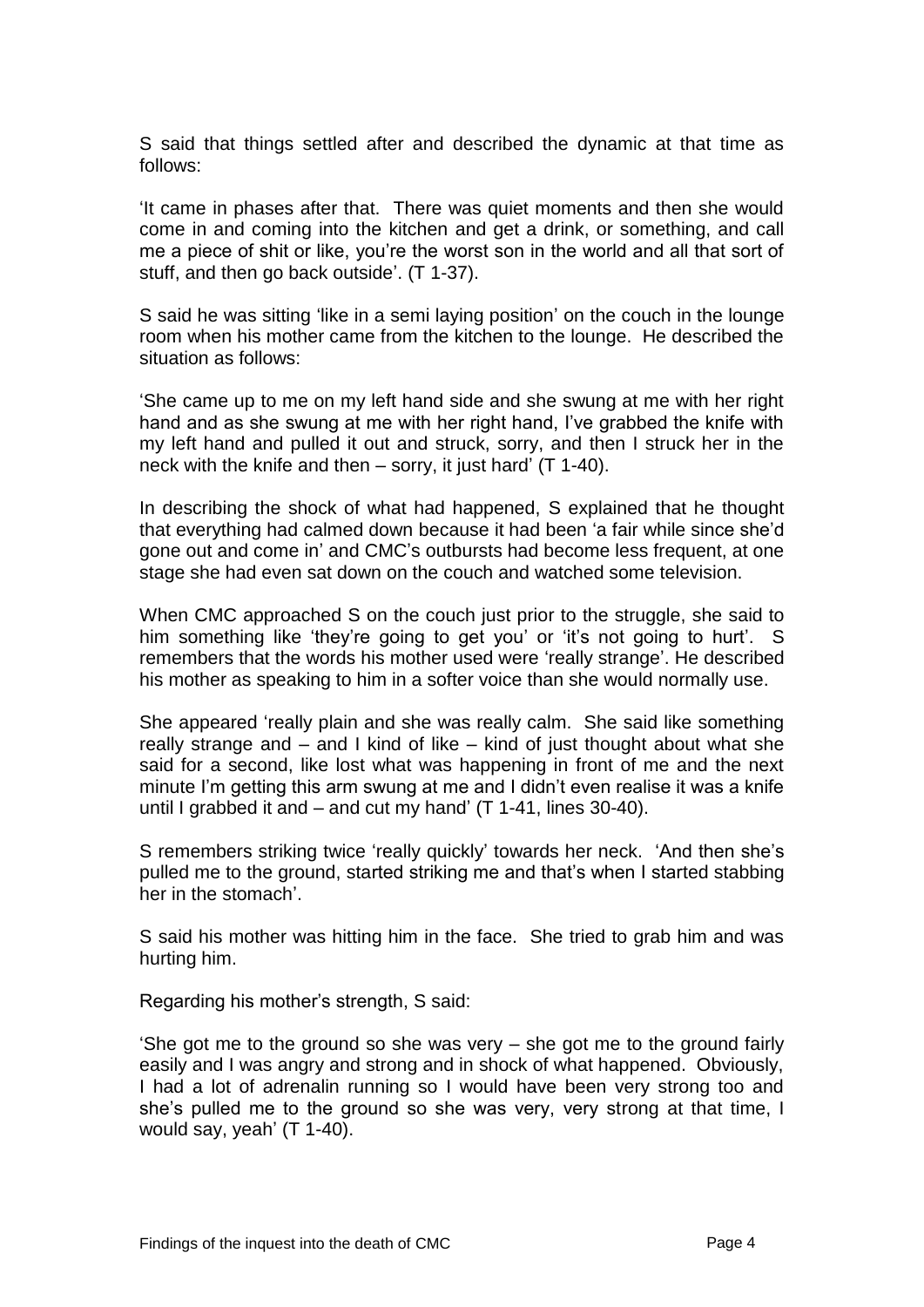After S had stabbed his mother several times to the stomach, he stopped and stood up. He said that he couldn't comprehend what had happened and sat on the couch for 10 minutes. Then he went and woke N.

N went to a nearby phone box and called 000. That call was made at 11:28pm and the police and ambulance arrived soon after.

#### **MEDICAL EVIDENCE**

Dr W said in evidence that he treated CMC from 2005 up until his last appointment with her in August of 2007, during which time he diagnosed borderline personality, consequential to sexual abuse and abuse generally, which in turn merged into post traumatic stress. It was Dr W's opinion that both diagnoses were interchangeable. During the course of his consultations with CMC, she disclosed to Dr W that she had suffered abuse throughout her life. More particularly, she was sexually abused by her father in her mid teens. [Her father later took his own life]. This sexual abuse had a life-long effect on CMC and was, in the opinion of Dr W, a contributing factor to the end point of her life. Dr W said she disclosed that she had also been abused by one of her previous partners. CMC also suffered from hepatitis C and haemochromatosis. These physical ailments were treated by regular bleeding and interferon. As far as Dr W was concerned, he thought CMC tolerated the drug interferon 'pretty well'.

As to CMC's state of mind, Dr W said he found it difficult to 'pigeonhole people', but she certainly had borderline personality features, as well as anti-social features and narcissistic features which combined. Dr W had not been provided with a copy of the autopsy report prior to his evidence in Court. He was unaware as to the situation which had arisen between CMC and her son, S the night of CMC's death, but upon being informed by counsel as to the situation, he agreed with counsel that CMC's behaviour was indeed strange.

It was Dr W's opinion that CMC's mental state could have predisposed her more to an excited delirium than that of a normal person and even the haemochromatosis could have contributed to her condition of an excited delirium.

During his evidence, Dr W said before he met CMC she had been diagnosed as having suffered from bipolar disorder. During the hearing, Dr W was furnished with a copy of the autopsy report and was asked to comment on the pathologist's opinion as to whether or not CMC may have suffered from an excited delirium. After reading the report, Dr W was of the opinion that CMC's behaviour on that night was really the crescendo of abuse she had suffered as a child, which he described as 'the beginning of the story', and that her bizarre behaviour on that evening was the end point of such abuse.

Dr W said in evidence 'But I would say, from what I've just read, the likelihood of a delirious state is quite probably high ... Quite High. Quite likely, it is really a high point of her irrational behaviour.' Having read the pathologist's report, Dr W opined that 'the pathologist had made a good case for an excited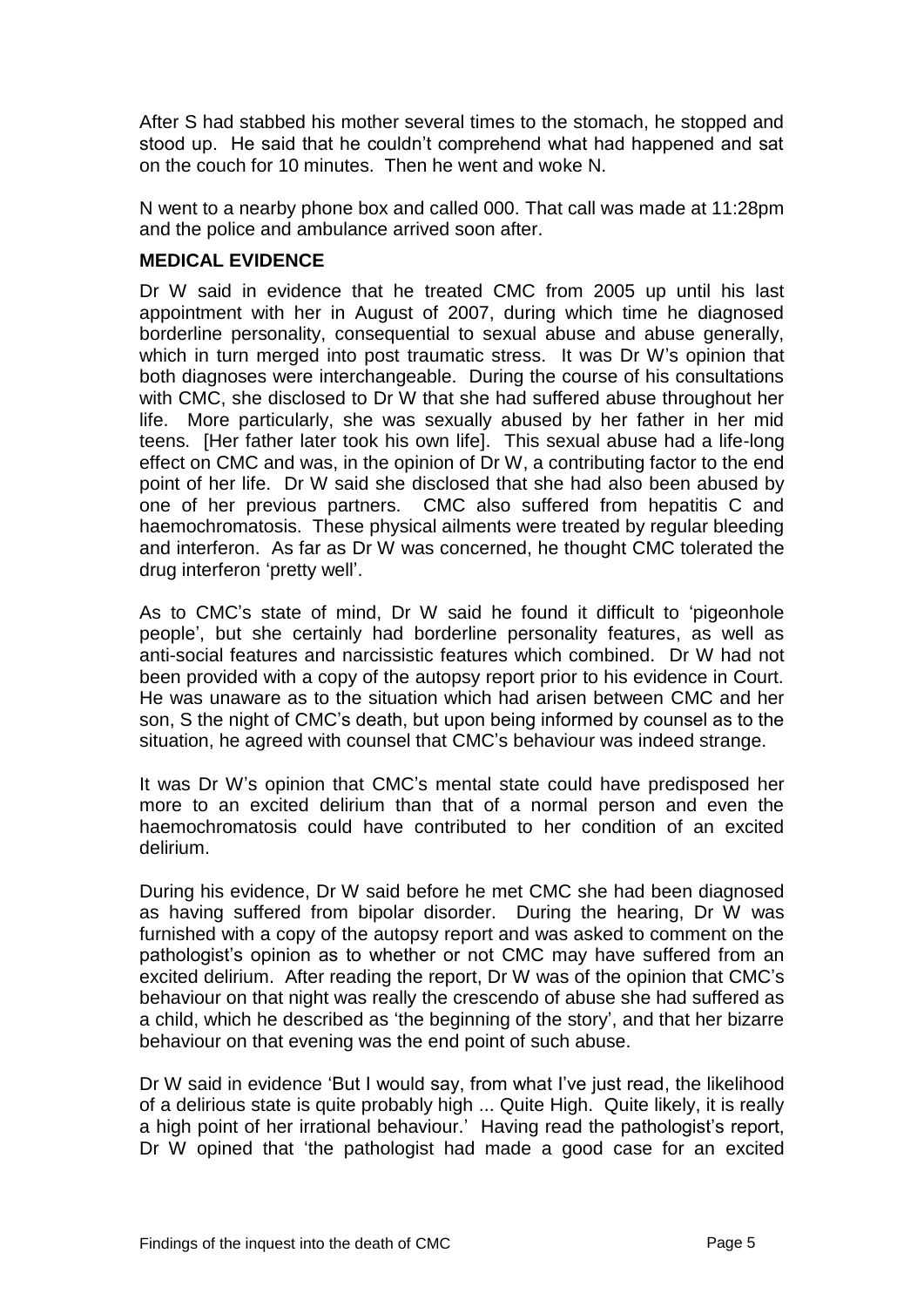delirium'. Dr W said that 'Classically, people recover completely from delirious states, unless they die.' In this case CMC died.

Dr Buxton, forensic pathologist, was asked to review the cause of death of CMC. He provided a report which was tendered. In evidence, Dr Buxton said that Dr Urankar (the forensic pathologist who conducted the post-mortem on CMC) made out a well-argued case for excited delirium, which is a condition where death occurs following a restraint; usually by police or security staff at a nightclub; whereby the person suffering the condition becomes agitated and may also be almost psychotic. The blood pressure accelerates as well as the body temperature which is mediated through adrenaline or one of the other adrenaline-like hormones. Dr Buxton likened excited delirium as sudden death during a restraint. It was Dr Buxton's opinion that although the knife wounds were not life threatening in themselves, the sheer factor of putting a knife through the skin can raise adrenaline levels and, even though life itself has not been affected, the adrenaline levels can also continue to rise when the agitation or major activity has ended, as Dr Buxton said, 'So you can still get the kick afterwards, maybe up to two minutes later and this can cause your heart to stop.'

Dr Buxton said excited delirium was hard to prove but Dr Urankar made a well argued case for it and that you can build up a history which can show excited or agitated delirium and the criteria being fulfilled, but whether it is the actual cause of death is hard to say. Having had the description of what took place that night read to him by counsel, Dr Buxton said all he could say was CMC was a woman who was certainly agitated, but whether the agitation led to an excited delirium which caused her death was beyond him as he was not a psychiatrist.

It was Dr Buxton's opinion that the stab wounds in themselves were not the cause of death; that none of these injuries hit anything of import; most of the abdominal stab wounds stayed within the subcutaneous or abdominal fat; the wounds to the neck did not pierce the carotid artery or the vagus nerve. It was Dr Buxton's opinion that the knife wound certainly missed everything that could have proved detrimental to CMC and they did not penetrate anything which could have led to her death.

Dr Urankar found that in all, not one of the stab wounds was fatal. Dr Urankar said that the level of alcohol in the urine indicated that CMC had actually started metabolising alcohol; consequently her blood level of alcohol would have been higher previously. Dr Urankar's reluctance for saying excited delirium was the cause of death was based on the fact that at the time of autopsy she was not in possession of all the features which were needed to come to a final conclusion as to excited delirium being the cause of death.

As a result, Dr Urankar came to the conclusion as to an 'undetermined death' but in her report she raised two possibilities as the cause of death; excited delirium; and the heart itself. When the evidence of the struggle between CMC and her son, S was put to Dr Urankar, Dr Urankar said, on the balance of probabilities, the cause of death was more the excited delirium because a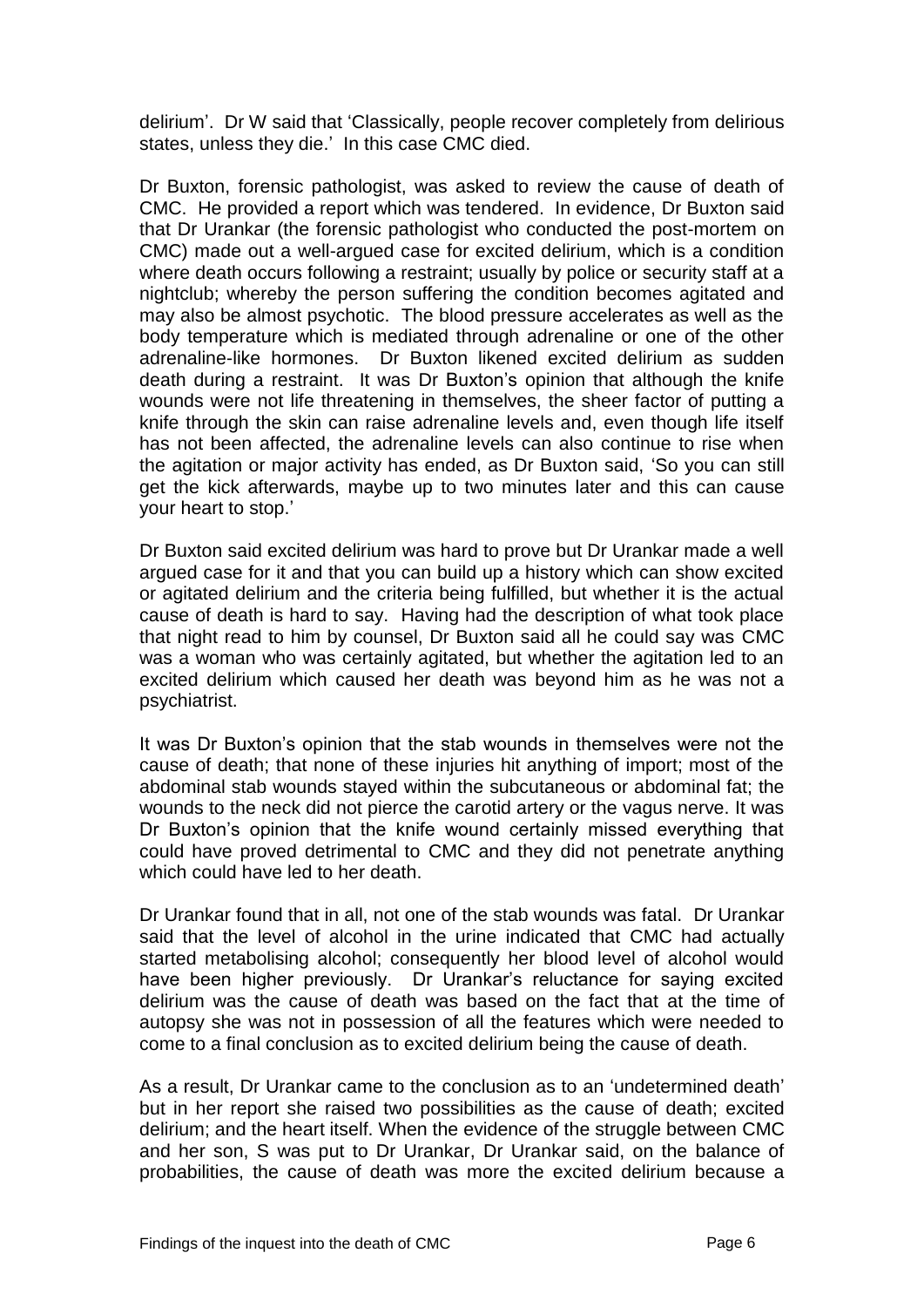heart condition would definitely contribute to the whole scenario, and that knowing what she knew at the time of the inquest about the cause of death, Dr Urankar said she would be quite confident in saying that the cause of death was excited delirium.

## **QPS RESPONSE TO THE TRIPLE-0 CALL**

S made a triple-0 call that was recorded by the Gold Coast Communications Centre at 8:21pm on 3 September 2007. The recording reveals that S told Communication Radio Operator (CRO) Mr M that –

'My mother she's having a spaz attack and I kind of had a spaz attack too and we did bad stuff and um, and yeah my grandmother's like yeah I just need someone here because she's um, I will **snap**, serious I've already **snapped** once I nearly killed her I admit that...<sup>1</sup>

Shut the fuck up! Sorry not you. Um, that was just, um, she's no she's like a mental case she's a nutbag and she's just snapped and I've just yeah.

...

l

Yeah she's snapped and she just fucking, she's pushed me twice so I pushed her back and then did some bad stuff and then I, when they get here I'll tell ya. I think she's called them already but she said she has or she hasn't I don't know.

... But I just need someone here quick.'

In response to Mr M's questions, S said that no ambulance was required and there was 'not really' a serious assault, but that 'it would be good if you could get someone here quickly.'

S confirmed that he was afraid his mother would assault his grandmother, that there had been an 'AVO out once' between his mother and grandmother and that there had been violence between him and his mother that night.

During the course of the call, S indicated that his mother was screaming, and he said that she had 'probably' had mental health issues.

QPS did not respond to the call. When N telephoned triple-0 again at 11:28pm, CMC was dead.

This issue was the subject of an internal police investigation resulting in two reports under the hand of Inspector O Elloy of the Internal Investigations Branch, Ethical Standards Command: 9 October 2007 (Exhibit D13), 11 April 2008 (Exhibit D12).

An additional report was prepared by Superintendent J Pointing to the Assistant Director, Ethical Standards Command, dated 5 December 2007. That internal investigation report was provided to the Office of the State

<sup>1</sup> The transcript of the phone call records the highlighted words as 'stab' rather than 'snap' and 'snapped'.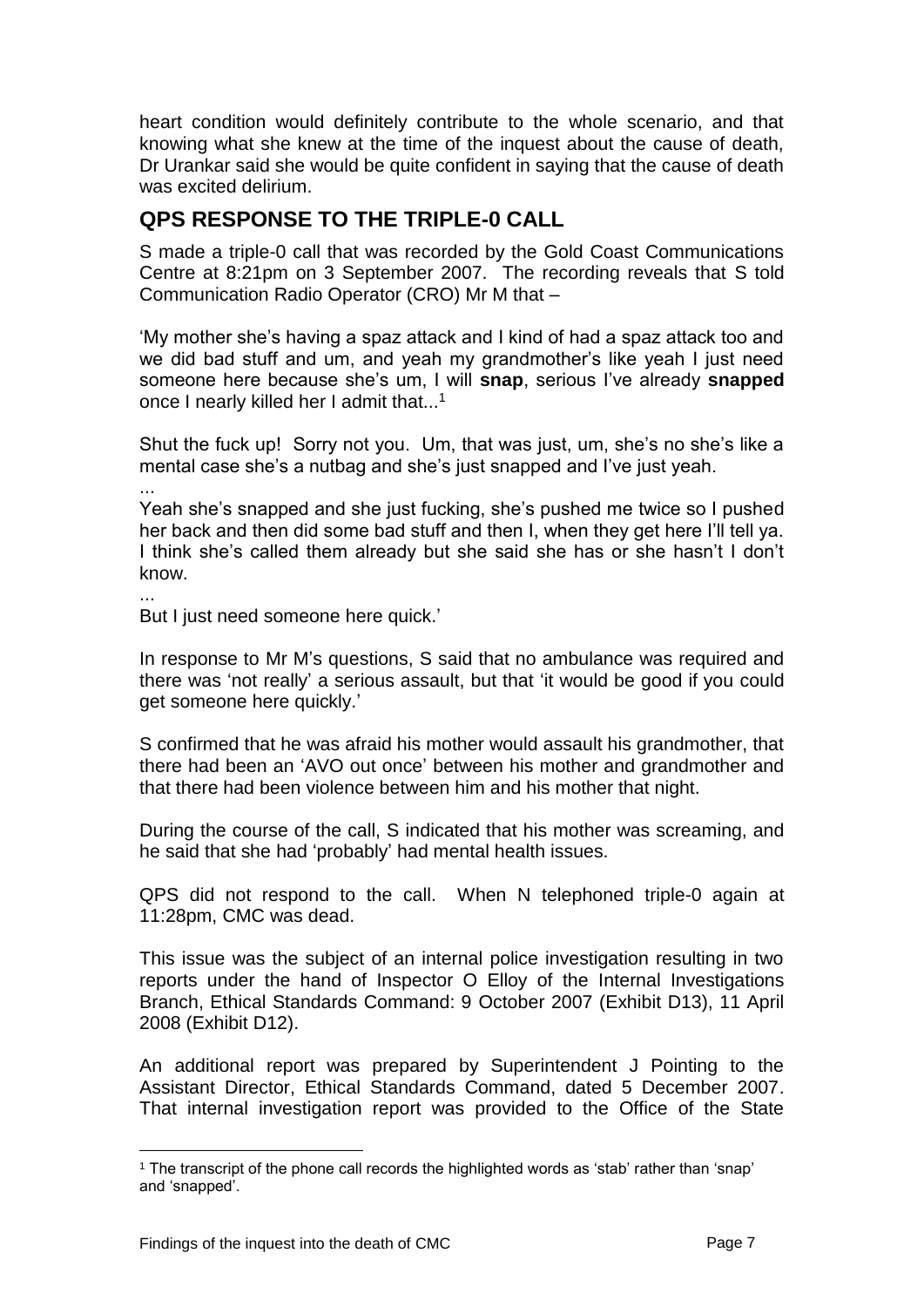Coroner, along with other documents addressing steps taken by QPS to reduce the risk of a similar incident occurring in the future, in September 2011 (Exhibit D11).

Mr M gave evidence in the proceedings and, prior to that, had been interviewed by police on three occasions. Concerns were raised with him about information that was included and omitted from the 'job card' (Exhibit D11a, p.15) and regarding the possible impact of Mr M having stereotyped the 16 year old caller.

Mr M was criticised by police investigation for not including information about S having 'stabbed' his mother. In fact the words used by S were to the effect that his mother had 'snapped'. In any event, Mr M explained that he might have been preoccupied by his focus on obtaining the address. This information was critical in case the call ended abruptly.

Inspector Hortz, of the Police Communications Centre (PCC) at Beenleigh, suggested that Mr M might have asked more questions to clarify the information he had been given. For example, Inspector Hortz thought it would have been helpful to clarify when the incident involving the 'stabbing' (or 'snapping') took place and what the caller meant by having done 'some bad stuff'.

Mr M maintained (in interviews and in evidence) that he did attempt to clarify the information he was receiving, while simultaneously recording information he was being given and ensuring that necessary information (such as the address) was obtained.

Inspector Hortz acknowledged that Mr M's role is a difficult and stressful one. He also pointed out that even if Mr M had asked additional questions, the result might have been the same.

That is most likely the case. At the time of the call, CMC was calling out to S something about phoning police, although Mr M could not hear that. She was not behaving in a threatening way. After the call, the situation settled down, CMC left the house and went to the shops (according to S's recollection).

Mr M initially told investigators (Exhibit D11a, p.27) –

'He wasn't forthcoming initially – it was a bit hard he was being very vague, he just wanted police around there straight away so it's very hard to gauge, um he was 16 so um I was thinking um you know a lot of kids exaggerate because they haven't got much life experience basically I suppose...'

That statement was clarified in the second interview (Exhibit D11a, p.64-66).

Mr M said that he meant that young people can come across as 'a bit more panicked'.When asked what techniques he might engage to deal with that, Mr M said that he would talk in simpler terms, treat the person with respect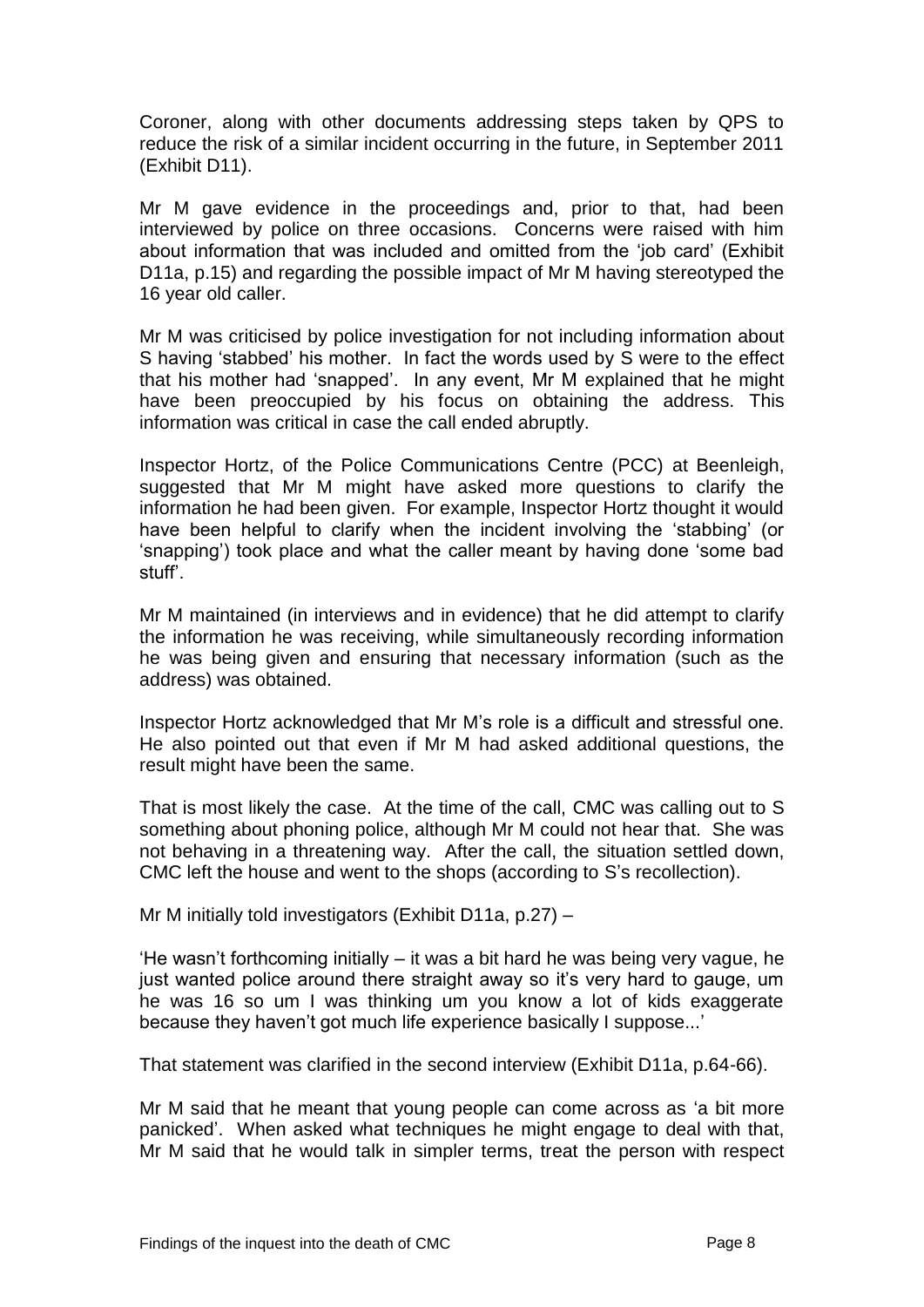and 'give them some more grace'. Mr M said he would attempt to cut through potential exaggeration by continuing to ask questions.

The internal investigation found that –

'In exercising that judgment (about what code to assign the job), Mr M may have assumed that S exaggerated the situation, however, he took into account other factors in assessing S's information and classifying the seriousness of the job.'

Mr M classified the job as a 'Code 3A', which indicated the job should be attended to without delay, without lights and sirens. The job was numbered 1143.

The internal investigation found, and Inspector Hortz agreed, that Code 3A was the appropriate code in all the circumstances, particularly since there was no immediate threat to person or property (Exhibit D11, p.24).

Mr M had appropriately recorded the code indicating the job might involve a person with mental health issues. Further, Mr M followed up the call by running checks through 'the system' to ascertain if there were any domestic violence orders in place, and whether the people involved were 'persons of interest'.

Given the circumstances as stated above, it can't be said that Mr M acted inappropriately.

While he might have asked further questions and recorded further information, those additional steps are unlikely to have made any difference to the outcome. That is because further questions are unlikely to have revealed any information that would have elevated the job from a Code 3A. Further, the real problem on the night of CMC's death was a shortage of crews available to respond to the unusually high number of incoming jobs.

The officers responsible for allocating resources to jobs were Sergeants Hearn and Cushing. On 3 September 2007, Sergeant Hearn worked the 2pm – 10pm shift, with Sergeant Cushing taking over from him.

Sergeant Hearn told investigators that he looked at the job card for job 1143 and saw that 'it was just a threat' and there was no relevant history relating to the address (Exhibit D11, p.5).

The job was not immediately allocated because there were no cars available. Sergeant Hearn let the job sit, waiting for car 210 to become available. It was the only unit operating in Southport that night.

Car 210 returned to the Southport station at 9:06pm to lodge property taken from a knife-wielding, mentally-ill patient they had taken to the Gold Coast Hospital.